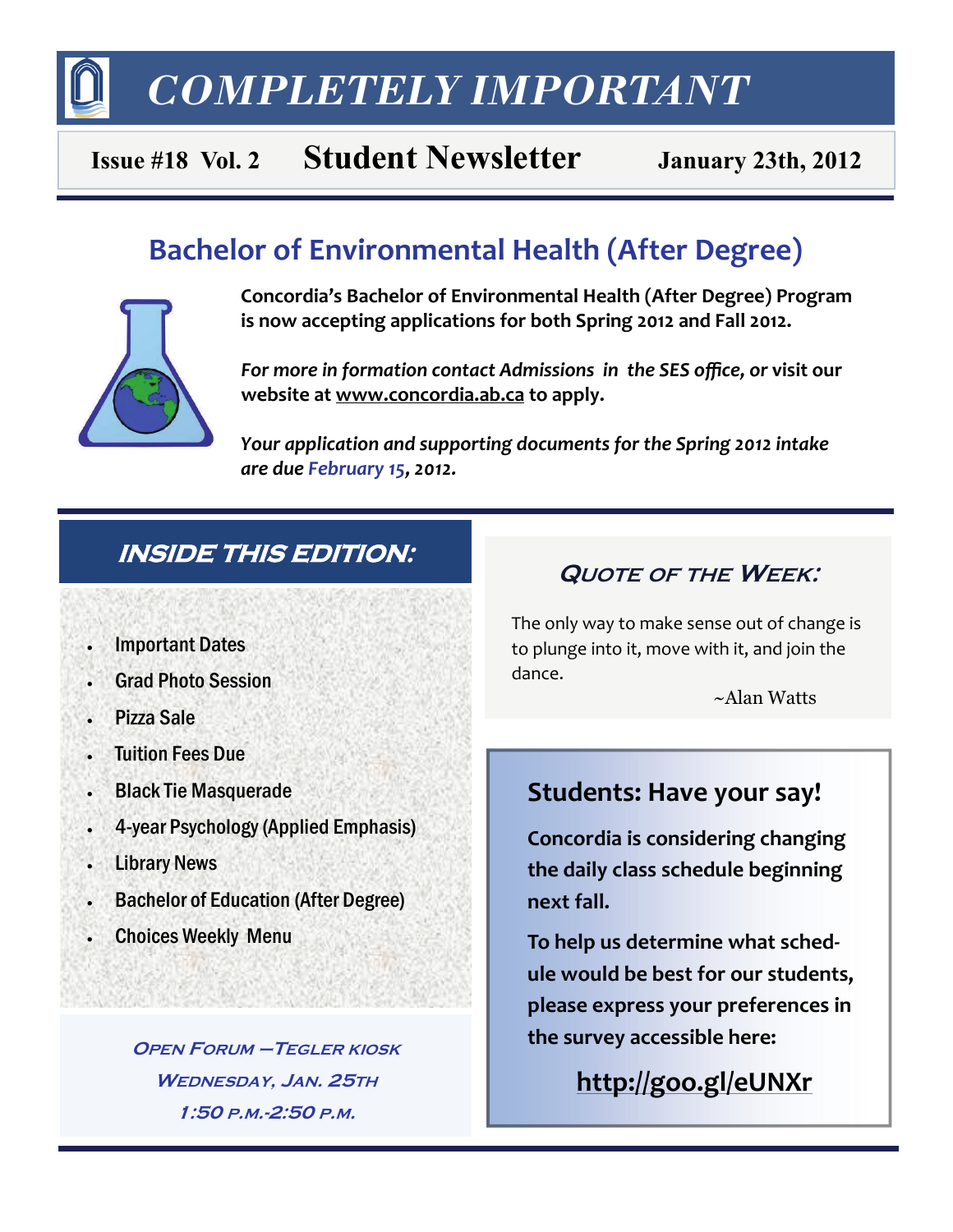# **IMPORTANT DATES**

### **January 23rd**

- **Continuing Education university program: Last day to withdraw from full‐ year courses**
- **Continuing Education university program: Census Day. Last day to add or drop winter semester courses** *before* **the start of the second lecture of each course**
- **Continuing Education university program: Last day to change from credit to audit for winter semester courses**

### **January 23‐28th**

**23‐28 Career Development program: Winter Institute Week One**

# **GRADUATING IN MAY 2012?**

**GRAD PHOTO SESSIONS JANUARY 23-26, 2012** 

**Sign up now for your personal photo ses‐ sion with School Images at: [http://www.timecenter.com/photos.](http://www.timecenter.com/photos)** 



**Sitting times fill up quickly, book early. Bring your sitting fee of \$20 (cash only) to your scheduled photo session in room HA113 (Peter Schiemann Centre) .** 

**For more information contact** *grad@student.concordia.ab.ca*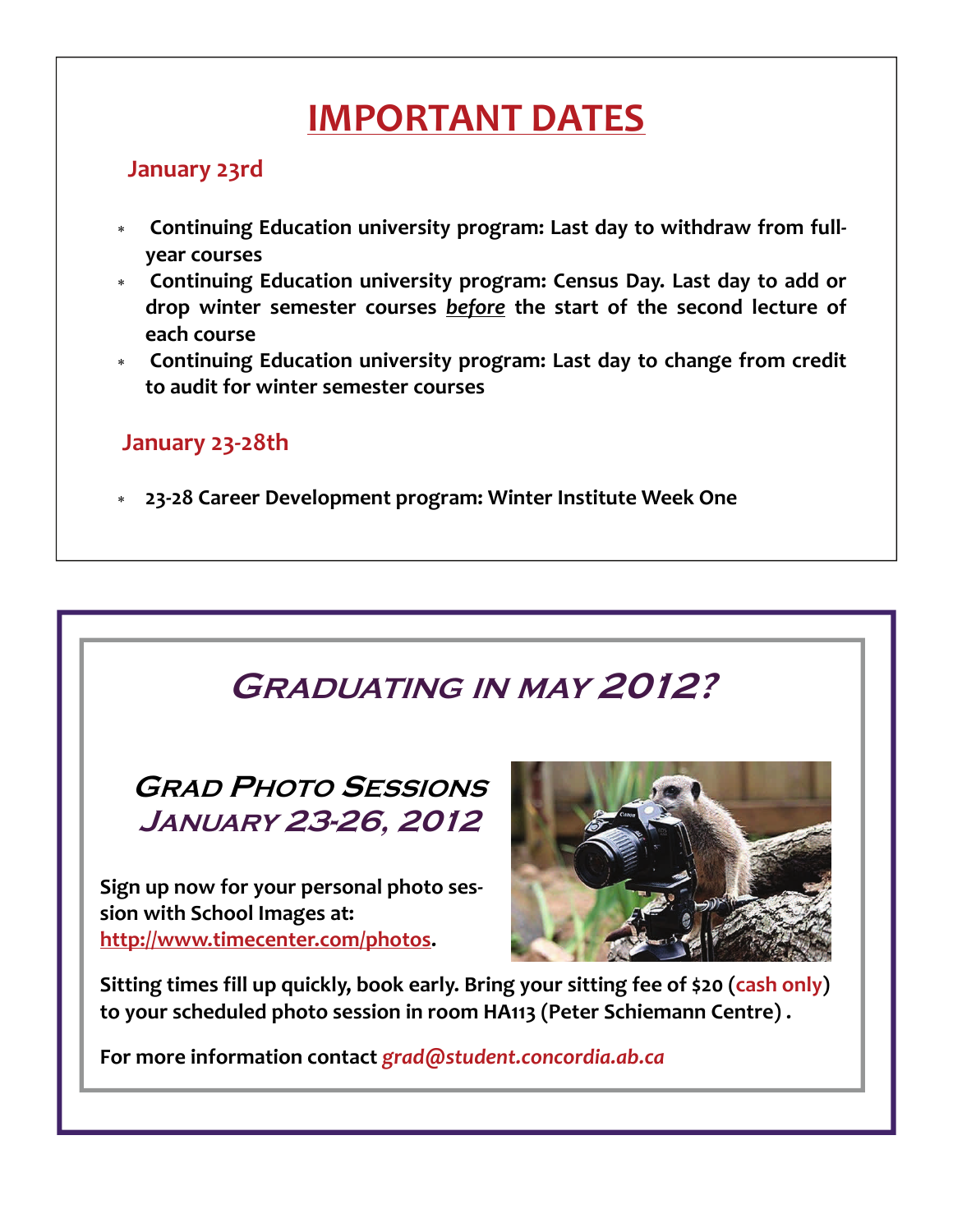

## **REMINDER ‐ TUITION FEES ARE DUE**

**Please check your account information online through Concordia's website [http://onlineservices.concordia.ab.ca/student/.](http://onlineservices.concordia.ab.ca/student/)**

**Fees can be paid at the Student Accounts Office.**

**Fees can also be paid through your bank by setting up Concordia University College of Alberta as a biller and using your ID number as your account num‐ ber, as well as by credit card through online student services on Concordia's website <http://onlineservices.concordia.ab.ca/student/> .**

**If you have any questions, please contact Student Accounts.**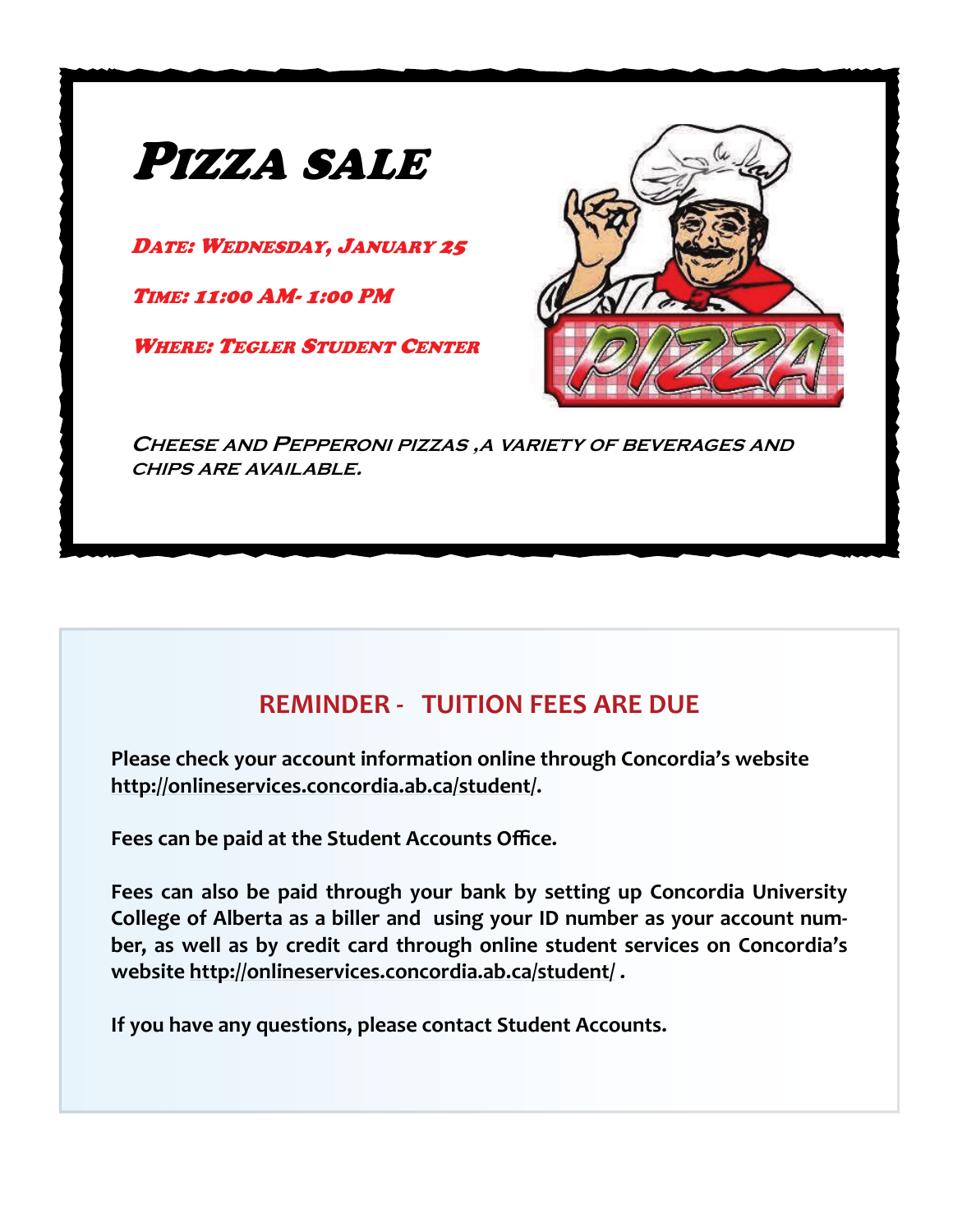## BLACK TIE MASQUERADE AFFAIR

**Winter Formal 2012 January 28th Fantasyland Hotel Tickets \$20 plus GST 4 Course Meal Cocktails @ 6:00 p.m. Dinner @ 7:00 p.m. Dance @ 9:00 p.m.** 



*Tickets on sale at the Bookstore.*

**Questions? Contact Katrina at csavpexternal@student.concordia.ab.ca** 

## **4‐year Psychology (Applied Emphasis)**

**The 4‐year Psychology (Applied Emphasis) Program is now accepting applications for Fall 2012.** 

**Do you have questions about the application proce‐ dure? Book an appointment with an Admissions Advisor by contacting Student & Enrolment Services .**

*Your application and supporting documents are due by April 15, 2012.* **Please visit our website at [www.concordia.ab.ca](http://www.concordia.ab.ca) to apply.** 

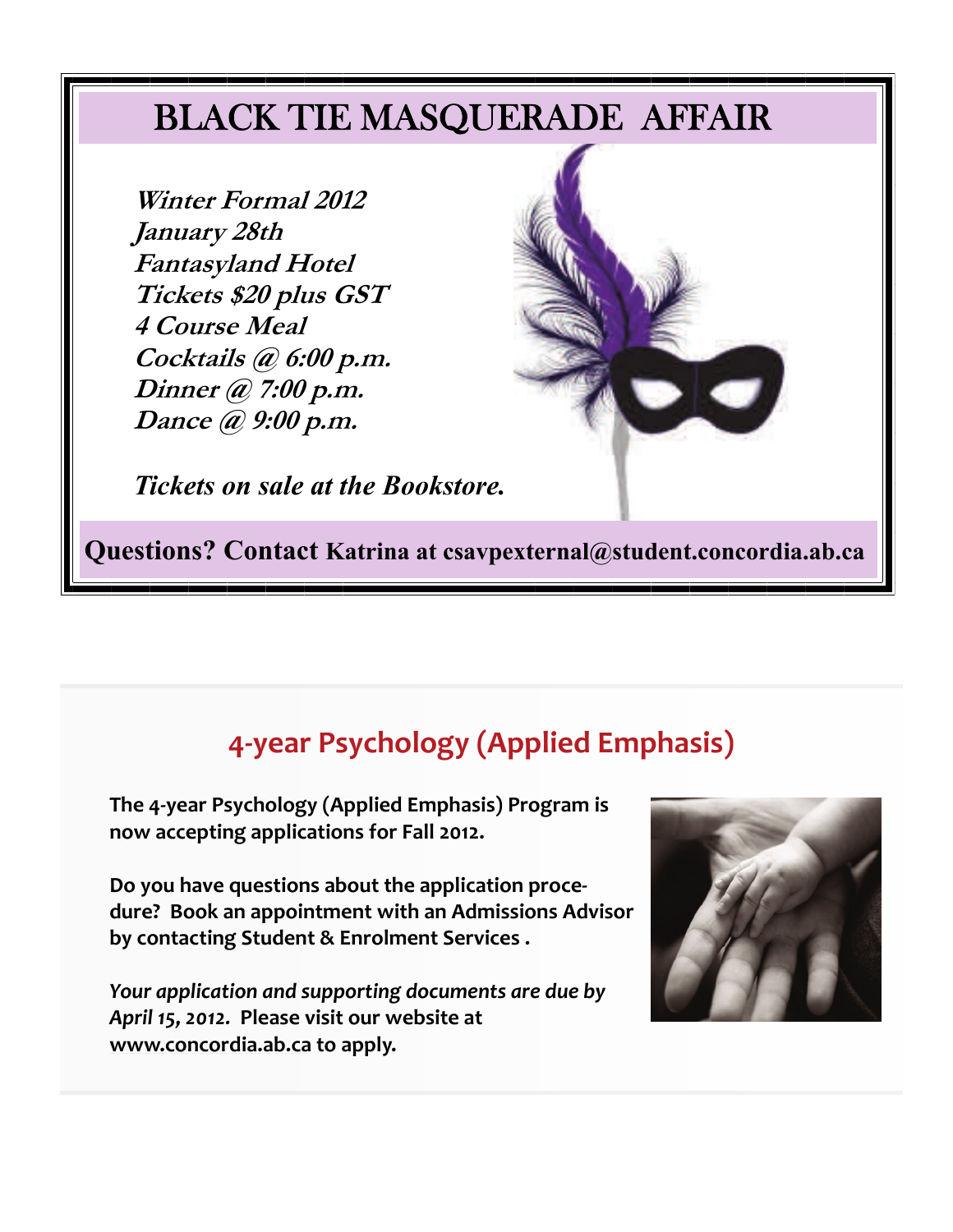# **LIBRARY NEWS**

**February 7th 2012 would be the 200th birthday of the famous Victorian author Charles Dickens. The event is being celebrated internationally as "Dickens 2012" and Concordia will be hosting a Dickens Day celebration of our own. The library has a variety of displays planned in honor of Mr. Dickens and his times.** 

**We are asking anyone who has items that we can use to decorate the library or put on display to drop off the item (s) at the Circulation Desk or contact Jenna Innes ([jenna.innes@concordia.ab.ca](mailto:jenna.innes@concordia.ab.ca)). Perhaps you have an oil lamp, an inkwell, or some other interesting object to share with us!** 



**In the meantime, read about Victorian Era history or literature in one of the books on our Dickens Day display or take a peek at the First Edition Dickens' works on loan to the library from Dr. Ruth Glancy.** 

### **BACHELOR OF EDUCATION (AFTER DEGREE)**

*Concordia's Bachelor of Education (After Degree) Program is now accepting applications for Fall 2012.* 

*Questions? Visit Student and Enrolment Services' to book an appointment with an Admissions Advisor, or*  **visit our website at [www.concordia.ab.ca](http://www.concordia.ab.ca) to apply.**



*Your application and supporting documents are due by May 1, 2012.*